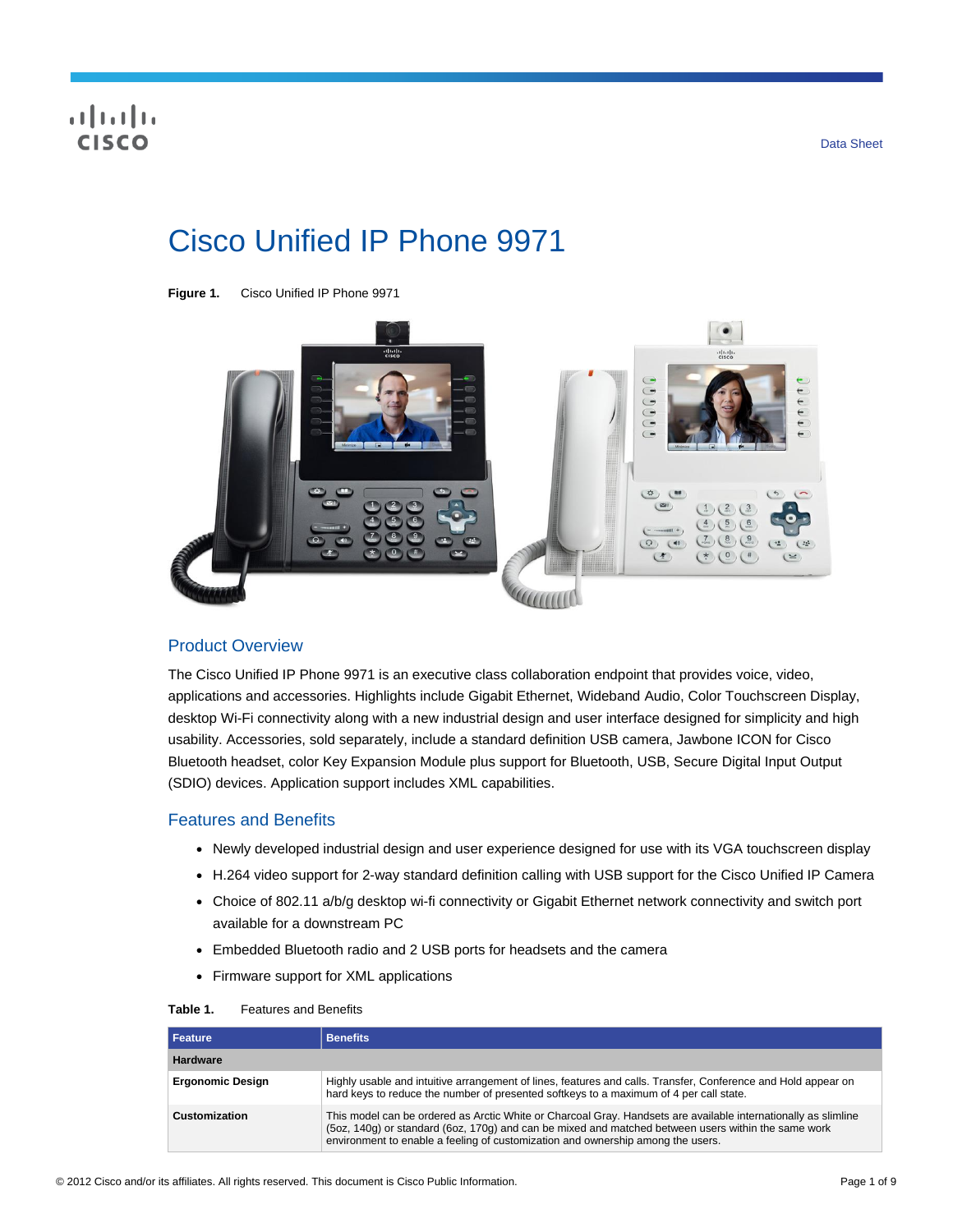| <b>Feature</b>                                                     | <b>Benefits</b>                                                                                                                                                                                                                                                                                                                                                                |
|--------------------------------------------------------------------|--------------------------------------------------------------------------------------------------------------------------------------------------------------------------------------------------------------------------------------------------------------------------------------------------------------------------------------------------------------------------------|
| Display                                                            | VGA presentation for calling, video calling and applications. 5.6-inch (14 cm) graphical TFT color touchscreen<br>display, 24-bit color depth, 640 x 480 effective pixel resolution, with backlight. Display also supports localization<br>requiring double-byte Unicode encoding for fonts.                                                                                   |
| <b>Ethernet</b>                                                    | Internal 2-port Cisco Ethernet switch allows for a direct connection to a 10/100/1000 BASE-T Ethernet network<br>through an RJ-45 interface with single LAN connectivity for both the phone and a co-located PC. System<br>administrator can designate separate VLANs (802.1Q) for the PC and phone, providing improved security and<br>reliability of voice and data traffic. |
| Desktop Wi-Fi Ethernet                                             | As an alternative to wired Ethernet, this model supports an on-board wi-fi radio and antenna that enables<br>connectivity to a wi-fi access point thereby saving on the labor costs of pulling Ethernet cables to every work<br>location. Complete Wi-Fi specifications are included in Table 4.                                                                               |
| <b>Bluetooth</b>                                                   | Mobility for headset users within 30 feet of their desktop to enable the freedom to go to the printer, a colleague's<br>desk or nearby private location while on a call. The 9971 supports the Hands-free and Headset Bluetooth profiles.                                                                                                                                      |
| <b>USB</b>                                                         | 2 USB ports accelerate the usability of call handling and applications by enabling accessories such as the Cisco<br>Unified IP Camera, wired and wireless headsets.                                                                                                                                                                                                            |
| <b>External Audio Ports</b>                                        | General Purpose Audio In and Audio Out ports enable a relaxed speakerphone experience over external speakers<br>and microphone.                                                                                                                                                                                                                                                |
| <b>Secure Digital Input Output</b><br>(SDIO)                       | Enables an additional option for portability and presentation of confidential data, video and sample applications.                                                                                                                                                                                                                                                             |
| 6 Lines Expanding to 114<br>with 3 Key Expansion<br><b>Modules</b> | The convenience of many speed dials or programmable features, or the necessity of following the activity of many<br>lines. Up to 200 calls supported per device.                                                                                                                                                                                                               |
| <b>Buttons</b>                                                     | 6 feature buttons with state indicating LEDs                                                                                                                                                                                                                                                                                                                                   |
|                                                                    | 6 call session buttons with state indicating LEDs                                                                                                                                                                                                                                                                                                                              |
|                                                                    | Applications, Directories, Voicemail                                                                                                                                                                                                                                                                                                                                           |
|                                                                    | Conference, Transfer, Hold                                                                                                                                                                                                                                                                                                                                                     |
|                                                                    | Volume Up/Down                                                                                                                                                                                                                                                                                                                                                                 |
|                                                                    | Back-lit Mute, Speakerphone, Headset                                                                                                                                                                                                                                                                                                                                           |
|                                                                    | Back, End Call, 5-Way Navigation Pad                                                                                                                                                                                                                                                                                                                                           |
|                                                                    | Arabic keypad (only available through unique SKUs, see table 6 for more details)                                                                                                                                                                                                                                                                                               |
| <b>Accessories</b>                                                 |                                                                                                                                                                                                                                                                                                                                                                                |
| <b>Key Expansion Module</b>                                        | Available separately, enables advanced use of lines, speed dials and features.                                                                                                                                                                                                                                                                                                 |
| <b>Cisco Unified IP Camera</b>                                     | Available separately, enables 2-way video calling between phones or video conferencing through a media<br>conference unit.                                                                                                                                                                                                                                                     |
| <b>Cisco Unified Video</b><br><b>Advantage Support</b>             | Alternatively to supporting the Cisco Unified IP Camera, the Cisco Unified Video Advantage camera and<br>application (running on a PC) are also supported.                                                                                                                                                                                                                     |
| <b>Headset Support</b>                                             | Integrated design & advanced, updateable firmware for Jawbone ICON for Cisco Bluetooth headset which also<br>works with all major mobile phone models. Also supports standard Bluetooth and USB headsets via the hands-<br>free and headset Bluetooth profiles. Wideband analog headset support also provided via a dedicated RJ9 headset<br>port on the rear of the phone.    |
| <b>Firmware</b>                                                    |                                                                                                                                                                                                                                                                                                                                                                                |
| <b>New User Experience</b>                                         | Advanced organization of lines, speed dials and programmable features separate from call appearances. Great<br>for those who make few calls per day; better for those who handle dozens of calls per hour.                                                                                                                                                                     |
| <b>SIP Signaling</b>                                               | SIP interoperation with the call control and partner applications enables a rich unified communications solution.                                                                                                                                                                                                                                                              |
| <b>Application Support</b>                                         | XML applications provided by Cisco's application development partners or customers' own development staff.                                                                                                                                                                                                                                                                     |
|                                                                    |                                                                                                                                                                                                                                                                                                                                                                                |

# Unified Communications Manager Support

- Cisco Unified Communications Manager version 7.1(3a)SU1 or later
	- Some features require more recent version of UC Manager and Dev Pack support. Please check the release notes for more information
- Survivable Remote Site Telephony (SRST) version 4.3 or later
- CME 8.6 or later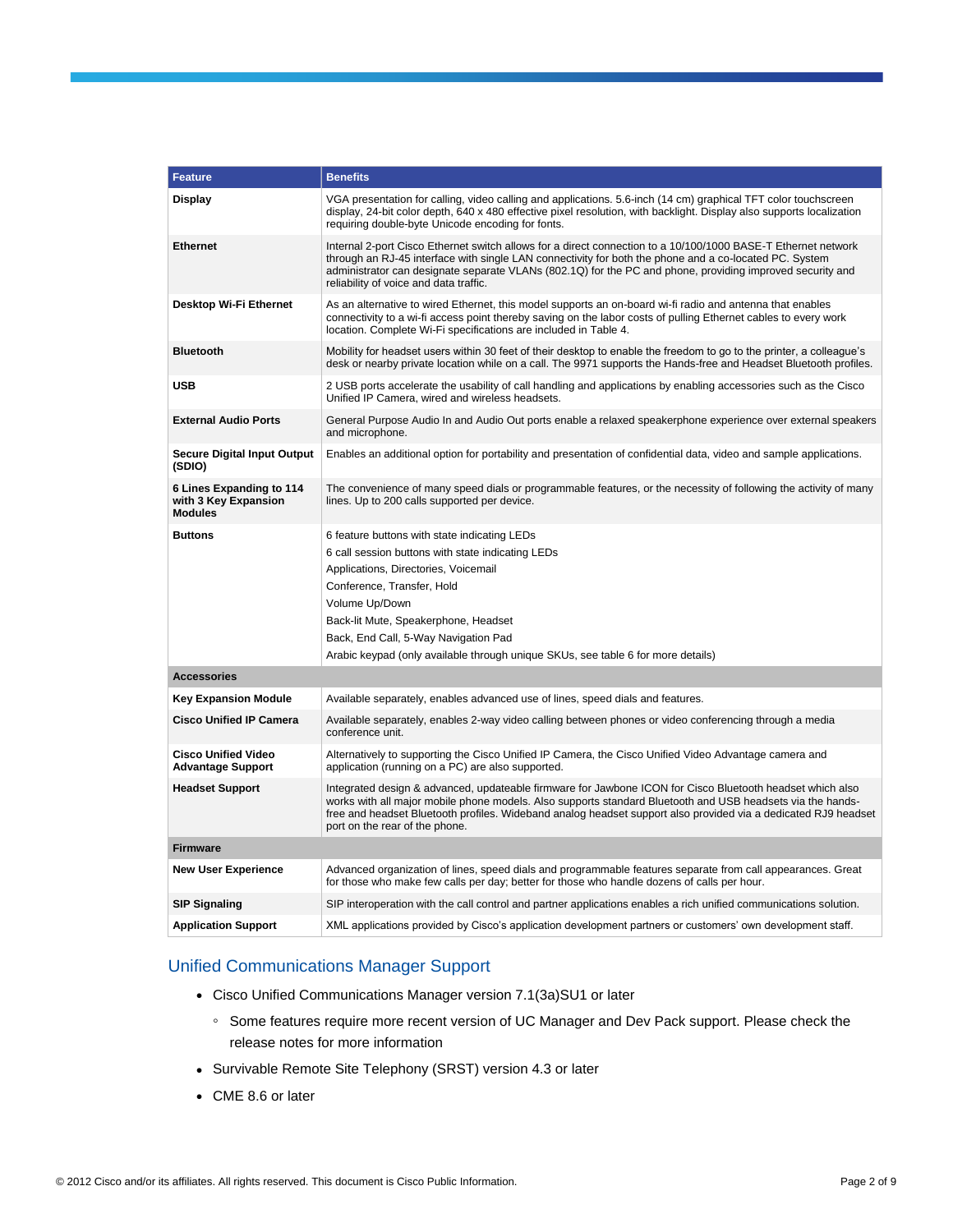## **Licensing**

Phone licensing is dependent on the call control platform and its policies. For the Cisco Unified Communications Manager, the 9971 requires 4 Device License Units (DLUs) or an Enhanced IP User Connect License for UCM release 7.1(5) or later. There are no special licenses plus phone bundles for Tier II distributors. The 9971 is not supported on non-Cisco third party call control systems.

# Product Specifications

| <b>Protocols</b>                       | SIP for signaling<br>H.264 for video                                                                                                                                                                                                                                                                                                                                                                                                                                                                                        |
|----------------------------------------|-----------------------------------------------------------------------------------------------------------------------------------------------------------------------------------------------------------------------------------------------------------------------------------------------------------------------------------------------------------------------------------------------------------------------------------------------------------------------------------------------------------------------------|
| Connectivity                           | 10/100/1000 wired Ethernet network port plus switched PC port<br>802.11a/b/g wi-fi                                                                                                                                                                                                                                                                                                                                                                                                                                          |
| <b>Options</b>                         | Arctic White or Charcoal Gray color<br>Slimline (5oz, 140g) or Standard (6oz, 170g) handset                                                                                                                                                                                                                                                                                                                                                                                                                                 |
| <b>Language Support</b>                | Arabic, Bulgarian, Catalan, Chinese (People's Republic of China), Chinese (Hong Kong), Chinese (Taiwan),<br>Croatian, Czech, Danish, Dutch, English - plus localized prompts for the UK, Estonian, French, Finnish, German,<br>Greek, Hebrew, Hungarian, Italian, Japanese, Korean, Latvian, Lithuanian, Norwegian, Polish, Portuguese<br>(Portugal), Portuguese (Brazil), Romanian, Russian, Spanish (Spain), Slovak, Swedish, Serbian (Republic of<br>Serbia), Serbian (Republic of Montenegro), Slovenian, Thai, Turkish |
| <b>Physical Dimensions</b><br>(HxWxD)  | 9.2" (23.4 cm) x 10.33" (26.25 cm) x 1.56" (3.97 cm)<br>In slab mode with the footstand removed                                                                                                                                                                                                                                                                                                                                                                                                                             |
| <b>Power</b>                           | IEEE Power over Ethernet 802.3af and 802.3at supported, class 4. The 9971 is compatible with both class 3 and<br>class 4 IEEE PoE switch blades and supports both Cisco Discovery Protocol (CDP) and Link Layer Discovery<br>Protocol - Power over Ethernet (LLDP-PoE)                                                                                                                                                                                                                                                      |
| <b>Temperature Range</b>               |                                                                                                                                                                                                                                                                                                                                                                                                                                                                                                                             |
| <b>Operational Temperature</b>         | 32 to $104^{\circ}F$ (0 ~ 40 $^{\circ}C$ )                                                                                                                                                                                                                                                                                                                                                                                                                                                                                  |
| <b>Relative Humidity</b>               | 10 to 95% (noncondensing)                                                                                                                                                                                                                                                                                                                                                                                                                                                                                                   |
| <b>Storage Temperature</b>             | 14 to 140°F (-10 to 60°C)                                                                                                                                                                                                                                                                                                                                                                                                                                                                                                   |
| <b>Quantity Shipped per</b><br>Pallate | 320 units                                                                                                                                                                                                                                                                                                                                                                                                                                                                                                                   |

| Table 2. | <b>Product Specifications</b> |
|----------|-------------------------------|
|----------|-------------------------------|

| <b>SKU</b>        | <b>Description</b>                                             | Weight:<br><b>Hardware</b><br>$Ib$ (kg) | Weight:<br><b>Single Carton</b><br>$Ib$ (kg) | Weight:<br><b>Master Pack</b><br>of 8 Cartons<br>$Ib$ (kg) |
|-------------------|----------------------------------------------------------------|-----------------------------------------|----------------------------------------------|------------------------------------------------------------|
| CP-9971-C-K9=     | Cisco Unified IP Endpoint 9971, Charcoal, Standard Handset     | 3.48(1.577)                             | 4.55(2.065)                                  | 38.00(17.235)                                              |
| CP-9971-CL-K9=    | Cisco Unified IP Endpoint 9971, Charcoal, Slimline Handset     | 3.41(1.546)                             | 4.36(1.979)                                  | 36.62(16.610)                                              |
| CP-9971-W-K9=     | Cisco Unified IP Endpoint 9971, Arctic White, Standard Handset | 3.66(1.660)                             | 4.62(2.094)                                  | 38.65(17.530)                                              |
| CP-9971-WL-K9=    | Cisco Unified IP Endpoint 9971, Arctic White, Slimline Handset | 3.59(1.629)                             | 4.56(2.067)                                  | 38.17(17.315)                                              |
| CP-9971-C-A-K9=   | Cisco UC Phone 9971, Charcoal, Arabic keypad, Std HS           | 3.48(1.577)                             | 4.55(2.065)                                  | 38.00(17.235)                                              |
| CP-9971-W-A-K9=   | Cisco UC Phone 9971, White, Arabic keypad, Std HS              | 3.66(1.660)                             | 4.62(2.094)                                  | 38.65(17.530)                                              |
| CP-9971-C-A-C-K9= | Cisco UC Phone 9971, Charcoal, Arabic keypad, Std HS, Camera   |                                         |                                              |                                                            |
| CP-9971-W-A-C-K9= | Cisco UC Phone 9971, White, Arabic keypad, Std HS, Camera      | $\blacksquare$                          |                                              |                                                            |
| CP-89/9900-HS-C=  | Spare Handset for 8900 or 9900 Series, Charcoal, Standard      | 0.39(0.177)                             | $\blacksquare$                               |                                                            |
| CP-89/9900-HS-CL= | Spare Handset for 8900 or 9900 Series, Charcoal, Slimline      | 0.32(0.146)                             | $\overline{\phantom{m}}$                     |                                                            |
| CP-89/9900-HS-W=  | Spare Handset for 8900 or 9900 Series, Arctic White, Standard  | 0.41(0.187)                             | $\blacksquare$                               |                                                            |
| CP-89/9900-HS-WL= | Spare Handset for 8900 or 9900 Series, Arctic White, Slimline  | 0.34(0.156)                             | $\overline{\phantom{a}}$                     |                                                            |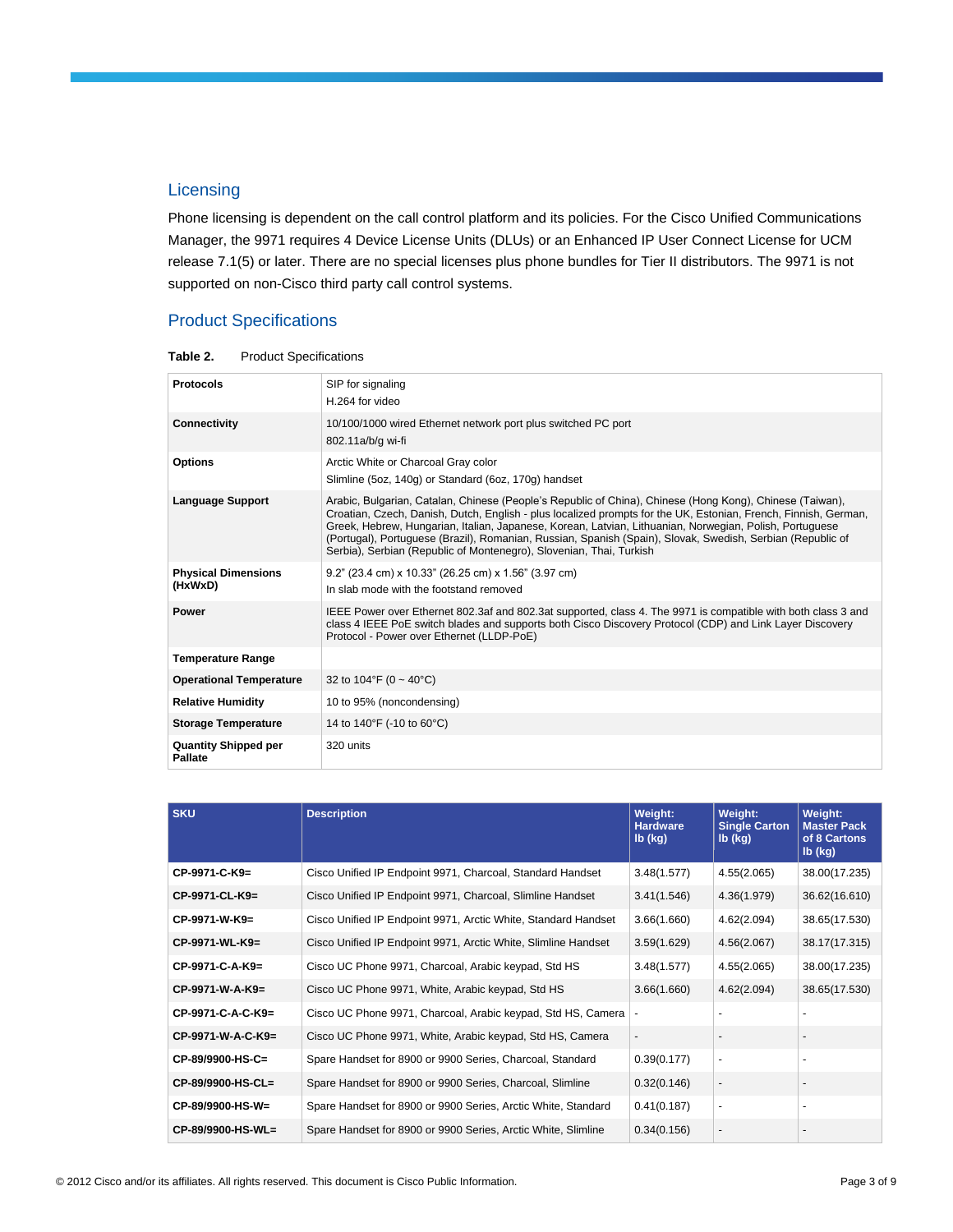#### **Table 3.** Calling Features

| <b>Feature</b>                 | <b>Specifications</b>                                                          |
|--------------------------------|--------------------------------------------------------------------------------|
| <b>Calling Feature Support</b> | $\bullet$ + Dialing                                                            |
|                                | • Abbreviated dialing                                                          |
|                                | • Adjustable ringing and volume levels                                         |
|                                | • Adjustable display brightness                                                |
|                                | • Agent Greeting/Whisper Coaching                                              |
|                                | • Application Launch Pad                                                       |
|                                | • Auto-answer                                                                  |
|                                | • Auto-detection of headset                                                    |
|                                | • Barge                                                                        |
|                                | • Callback                                                                     |
|                                | • Call forward                                                                 |
|                                | • Call forward notification                                                    |
|                                | • Call history lists                                                           |
|                                | • Call park                                                                    |
|                                | • Call pickup                                                                  |
|                                | • Call timer                                                                   |
|                                | • Call waiting                                                                 |
|                                | • Caller ID                                                                    |
|                                | • Corporate directory                                                          |
|                                | • Conference                                                                   |
|                                | • Direct transfer                                                              |
|                                | • Extension mobility service                                                   |
|                                | • Fast-dial service                                                            |
|                                | • Forced access codes/Client matter codes                                      |
|                                | • Group call pickup                                                            |
|                                | • Hold                                                                         |
|                                | • Intercom                                                                     |
|                                | · Immediate divert                                                             |
|                                | $\bullet$ Join                                                                 |
|                                | • Last-number redial                                                           |
|                                | · Malicious-caller ID                                                          |
|                                | • Message-waiting indicator                                                    |
|                                | • Meet-me conference                                                           |
|                                | • Music on hold                                                                |
|                                | • Mute                                                                         |
|                                | • Network profiles (automatic)                                                 |
|                                | • On- and off-network distinctive ringing                                      |
|                                | • OPickUp                                                                      |
|                                | • Personal directory                                                           |
|                                | • Predialing before sending                                                    |
|                                | • Privacy                                                                      |
|                                | • Redial                                                                       |
|                                | • Ring tone per line appearance                                                |
|                                | • Service URL                                                                  |
|                                | • Shared line                                                                  |
|                                | • Time and date display                                                        |
|                                | • Transfer                                                                     |
|                                | • Visual Voice Mail                                                            |
|                                | • Voice Mail                                                                   |
| <b>Audio Codec Support</b>     | G.711a, G.711u, G.729a, G.729ab, G.722, iSAC and iLBC audio compression codecs |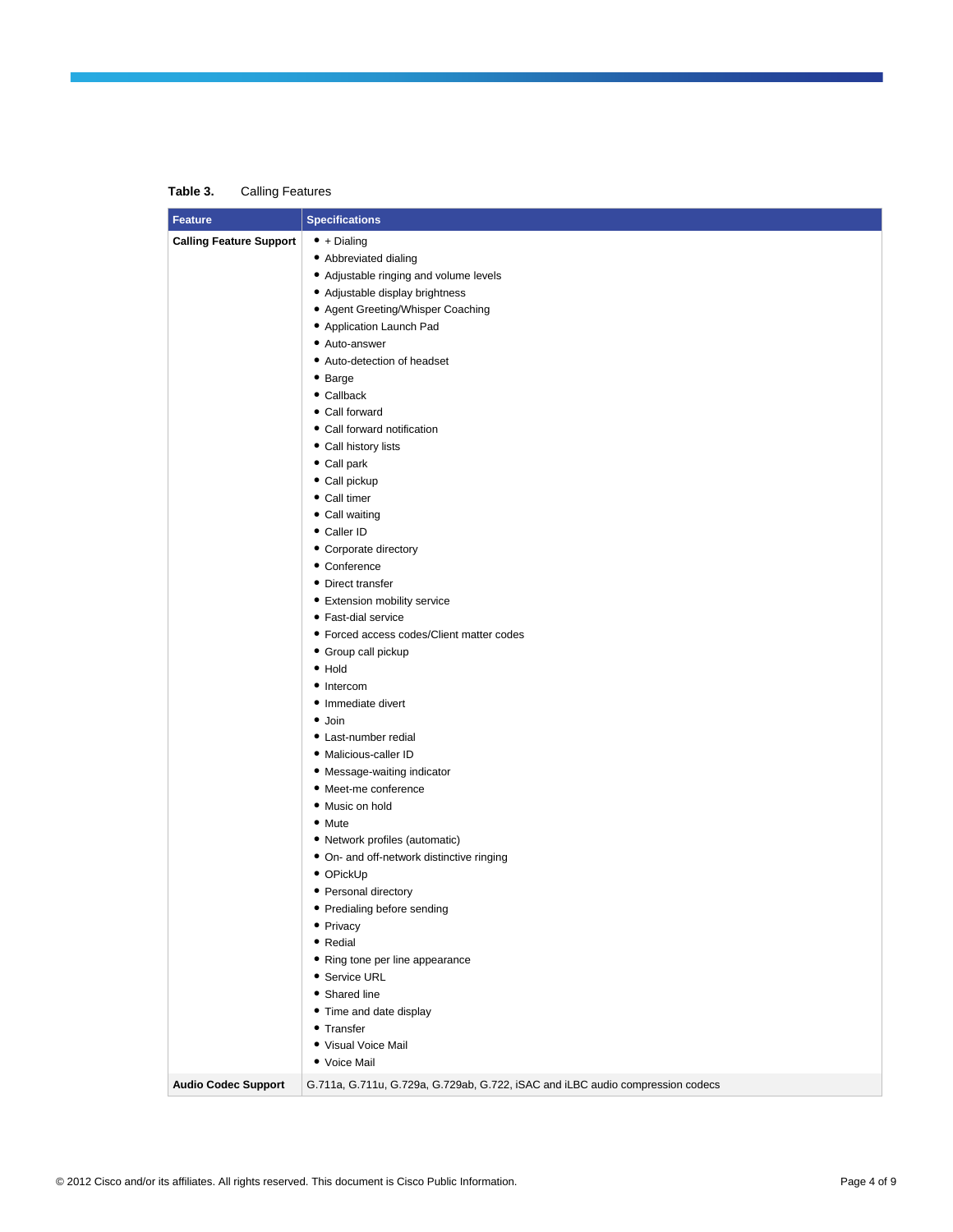| <b>Feature</b>                    | <b>Specifications</b>                                                                                                                                                                                                                                                                                                                                                    |
|-----------------------------------|--------------------------------------------------------------------------------------------------------------------------------------------------------------------------------------------------------------------------------------------------------------------------------------------------------------------------------------------------------------------------|
| <b>Configuration Options</b>      | • Dynamic Host Configuration Protocol (DHCP) client or static configuration<br>• Support for online firmware upgrades using Trivial File Transfer Protocol (TFTP)<br>• Domain Name System (DNS)<br>• HTTP Firmware Management                                                                                                                                            |
| <b>Network Features</b>           | • Cisco Discovery Protocol (CDP)<br>• Link Layer Discovery Protocol Power over Ethernet (LLDP-PoE)<br>• Transparent secure roaming<br>• Provisioning of network parameters through DHCP<br>• Switch Auto-Negotiation<br>• VPN Client                                                                                                                                     |
| <b>Security Features</b>          | • Certificates<br>• Image authentication<br>• Device authentication<br>• File authentication<br>• Signaling authentication<br>• Media encryption using Secure Real-Time Protocol (SRTP)<br>• Signaling encryption using Transport Layer Security (TLS) Protocol<br>• Certificate authority proxy function (CAPF)<br>• Secure profiles<br>• Encrypted configuration files |
| Provisioning and<br>Manufacturing | • Cisco Unified Communications Manager Express Version Negotiation<br>• Web server for configuration and statistics<br>• QoS reporting: jitter, delay, dropped packets, and latency on a per-call basis<br>• Real Time Control Protocol (RTCP) support and monitoring<br>• Syslog                                                                                        |

| Table 4. | Wi-Fi Features and Specifications |
|----------|-----------------------------------|
|----------|-----------------------------------|

| <b>Feature</b>                                         | <b>Specifications</b>                                                                                                                                                                                    |                                                                                              |                                                                                                                                                                         |  |
|--------------------------------------------------------|----------------------------------------------------------------------------------------------------------------------------------------------------------------------------------------------------------|----------------------------------------------------------------------------------------------|-------------------------------------------------------------------------------------------------------------------------------------------------------------------------|--|
| Protocol                                               | IEEE 802.11a, 802.11b, and 802.11g                                                                                                                                                                       |                                                                                              |                                                                                                                                                                         |  |
| <b>Frequency Band and</b><br><b>Operating Channels</b> |                                                                                                                                                                                                          | Uses IEEE 802.11d to identify band ranges and channels                                       |                                                                                                                                                                         |  |
| <b>Support Mode</b>                                    | IEEE 802.11a<br>IEEE 802.11b/g<br>Autosensing, IEEE 802.11b/g preferred over IEEE 802.11a<br>Received signal strength indicator (RSSI) (default)                                                         |                                                                                              |                                                                                                                                                                         |  |
| <b>Data Rates</b>                                      | IEEE 802.11a:<br>6, 9, 12, 18, 24, 36, 48, and 54 Mbps                                                                                                                                                   | IEEE 802.11b:<br>1, 2, 5.5, and 11 Mbps                                                      | IEEE 802.11g:<br>6, 9, 12, 18, 24, 36, 48, and 54 Mbps                                                                                                                  |  |
| Nonoverlapping<br><b>Channels</b>                      | IEEE 802.11a: Up to 23 (including radar channels)<br>IEEE 802.11b/g: 3 (Japan uses 4)<br>(Bluetooth 2.0 also makes use of the 2.4 GHz spectrum, so IEEE 802.11a is recommended when using Bluetooth 2.0) |                                                                                              |                                                                                                                                                                         |  |
| <b>Wireless Modulation</b>                             | IEEE 802.11a: OFDM<br>IEEE 802.11b: Direct sequence spread spectrum (DSSS)<br>IEEE 802.11g: OFDM and DSSS                                                                                                |                                                                                              |                                                                                                                                                                         |  |
| <b>Receiver Sensitivity</b><br>(Typical)               | IEEE 802.11a:<br>6 Mbps: -91 dBm<br>9 Mbps: -90 dBm<br>12 Mbps: -88 dBm<br>18 Mbps: -86 dBm<br>24 Mbps: -82 dBm<br>36 Mbps: -80 dBm<br>48 Mbps: -77 dBm<br>54 Mbps: -75 dBm                              | IEEE 802.11b:<br>1 Mbps: -96 dBm<br>2 Mbps: -95 dBm<br>5.5 Mbps: -90 dBm<br>11 Mbps: -87 dBm | v802.11g:<br>6 Mbps: -91 dBm<br>9 Mbps: -90 dBm<br>12 Mbps: -87 dBm<br>18 Mbps: -86 dBm<br>24 Mbps: -82 dBm<br>36 Mbps: -80 dBm<br>48 Mbps: -77 dBm<br>54 Mbps: -76 dBm |  |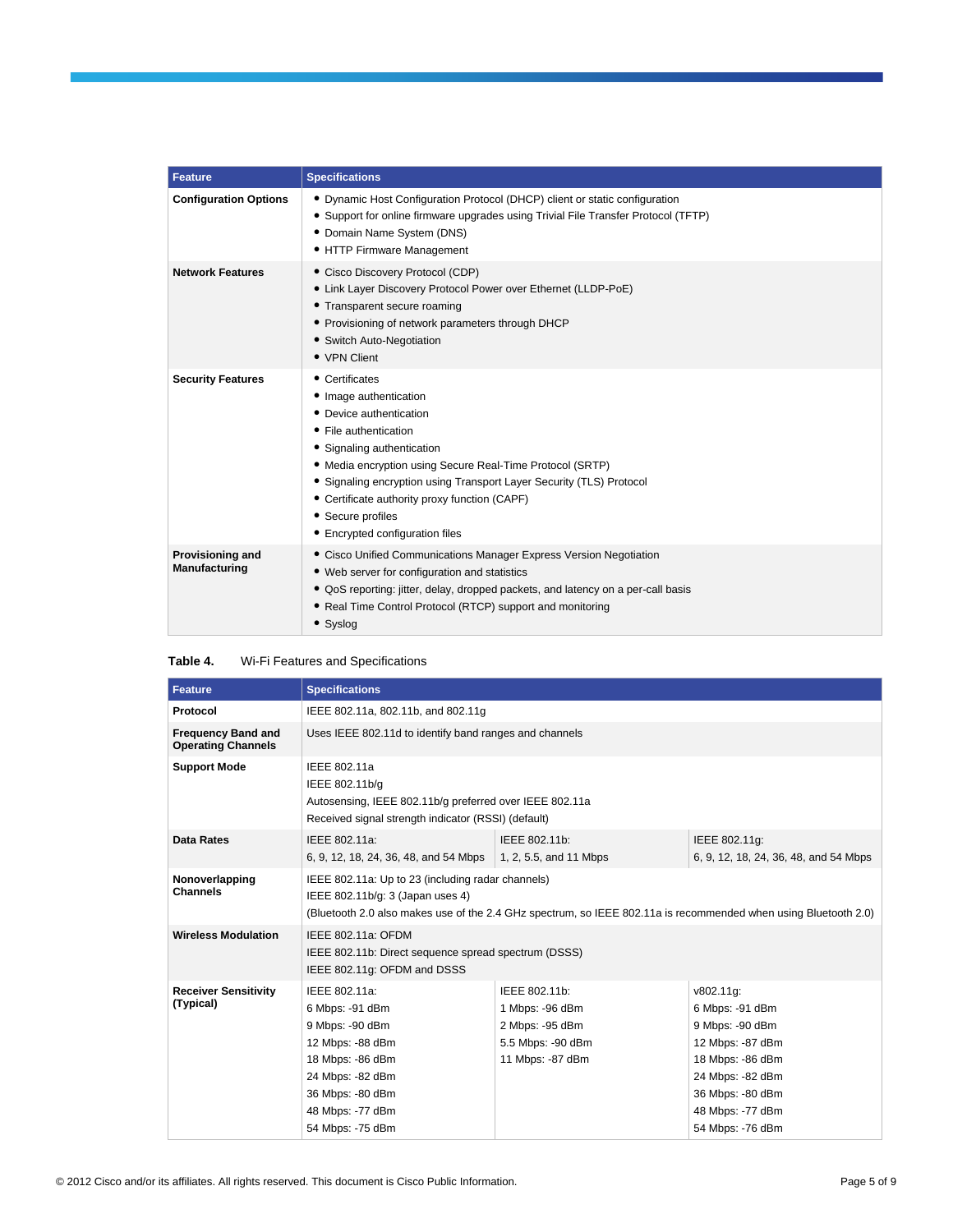| <b>Feature</b>                                                                          | <b>Specifications</b>                                                                                                                                                                                                                                                                                                                                                                   |                                                                                                                                                                                                                                                                                      |                                                                                                                                                                                                                                     |
|-----------------------------------------------------------------------------------------|-----------------------------------------------------------------------------------------------------------------------------------------------------------------------------------------------------------------------------------------------------------------------------------------------------------------------------------------------------------------------------------------|--------------------------------------------------------------------------------------------------------------------------------------------------------------------------------------------------------------------------------------------------------------------------------------|-------------------------------------------------------------------------------------------------------------------------------------------------------------------------------------------------------------------------------------|
| <b>Transmitter Output</b><br>Power                                                      | IEEE 802.11a OFDM:<br>40 mW (16 dBm)<br>32 mW (15 dBm)<br>20 mW (13 dBm)<br>8 mW (9 dBm)<br>3.2 mW (5 dBm)<br>1 mW $(0$ dBm $)$                                                                                                                                                                                                                                                         | IEEE 802.11b CCK:<br>50 mW (17 dBm)<br>20 mW (13 dBm)<br>8 mW (9 dBm)<br>3.2 mW (5 dBm)<br>1 mW (0 dBm)                                                                                                                                                                              | IEEE 802.11g OFDM:<br>40 mW (16 dBm)<br>32 mW (15 dBm)<br>20 mW (13 dBm)<br>8 mW (9 dBm)<br>3.2 mW (5 dBm)<br>1 mW (0 dBm)                                                                                                          |
| Range<br><b>(Stated Ranges Are</b><br>from Measured Open-<br><b>Site Range Testing)</b> | IEEE 802.11a:<br>6 Mbps: 604ft (184 m)<br>9 Mbps: 604 ft (184 m)<br>12 Mbps: 551 ft (168 m)<br>18 Mbps: 545 ft (166 m)<br>24 Mbps: 512 ft (156 m)<br>36 Mbps: 420 ft (128 m)<br>48 Mbps: 322 ft (98 m)<br>54 Mbps: 289 ft (88 m)                                                                                                                                                        | IEEE 802.11b:<br>1 Mbps: 1,010 ft (308 m)<br>2 Mbps: 951 ft (290 m)<br>5.5 Mbps: 919 ft (280 m)<br>11 Mbps: 902 ft (275 m)                                                                                                                                                           | IEEE 802.11g:<br>6 Mbps: 709 ft (216 m)<br>9 Mbps: 650 ft (198 m)<br>12 Mbps: 623 ft (190 m)<br>18 Mbps: 623 ft (190 m)<br>24 Mbps: 623 ft (190 m)<br>36 Mbps: 495 ft (151 m)<br>48 Mbps: 413 ft (126 m)<br>54 Mbps: 394 ft (120 m) |
|                                                                                         |                                                                                                                                                                                                                                                                                                                                                                                         | Ranges and actual throughput vary based on numerous environmental factors so individual performance may differ.                                                                                                                                                                      |                                                                                                                                                                                                                                     |
| <b>Access Point Support</b>                                                             | Cisco 500 Series Wireless Express<br><b>Access Points</b><br>Cisco 1000 Series Lightweight<br><b>Access Point</b><br>Cisco Aironet 1100 Series Access<br>Point<br>Cisco Aironet 1130 AG Series<br>Cisco Aironet 1200 Series<br>Cisco Aironet 1140 AG Series<br>Cisco Aironet 1230 AG Series<br>Cisco Aironet 1240 AG Series<br>Cisco Aironet 1250 Series<br>Cisco Aironet 1300 Series   | Required versions:<br>Cisco Wireless LAN Controller (lightweight)<br>Minimum: Version 4.0.217.0<br>Recommended: Version 5.1.151.0 or later<br>Cisco IOS <sup>®</sup> Software access points (autonomous)<br>Minimum: Version 12.3(8)JEA<br>Recommended: Version 12.3(4g)JA1 or later |                                                                                                                                                                                                                                     |
| <b>Wireless Security</b>                                                                | Authentication:<br>Cisco Wireless Security Suite IEEE<br>802.1X<br>Lightweight Extensible Authentication<br>Protocol (LEAP) Authentication<br><b>Extensible Authentication Protocol</b><br>and Flexible Authentication with<br>Secure Tunneling (EAP-FAST)<br>Wi-Fi Protected Access (WPA)<br>Versions 1 and 2: Personal and<br>Enterprise<br>Cisco Centralized Key Management<br>(CKM) | Encryption:<br>40- and 128-bit static Wired Equivalent Privacy (WEP)<br>Temporal Key Integrity Protocol (TKIP) and Message Integrity Check (MIC)<br>Advanced Encryption Standard (AES)                                                                                               |                                                                                                                                                                                                                                     |
| QoS                                                                                     | IEEE 802.11e and Wi-Fi Multimedia (WMM)<br><b>Traffic Specification (TSPEC)</b><br>Enhanced Distributed Channel Access (EDCA)<br>QoS Basic Service Set (QBSS)                                                                                                                                                                                                                           |                                                                                                                                                                                                                                                                                      |                                                                                                                                                                                                                                     |
| <b>Radar Detection</b>                                                                  |                                                                                                                                                                                                                                                                                                                                                                                         | Dynamic frequency selection (DFS) and transmit power control (TPC) according to IEEE 802.11h                                                                                                                                                                                         |                                                                                                                                                                                                                                     |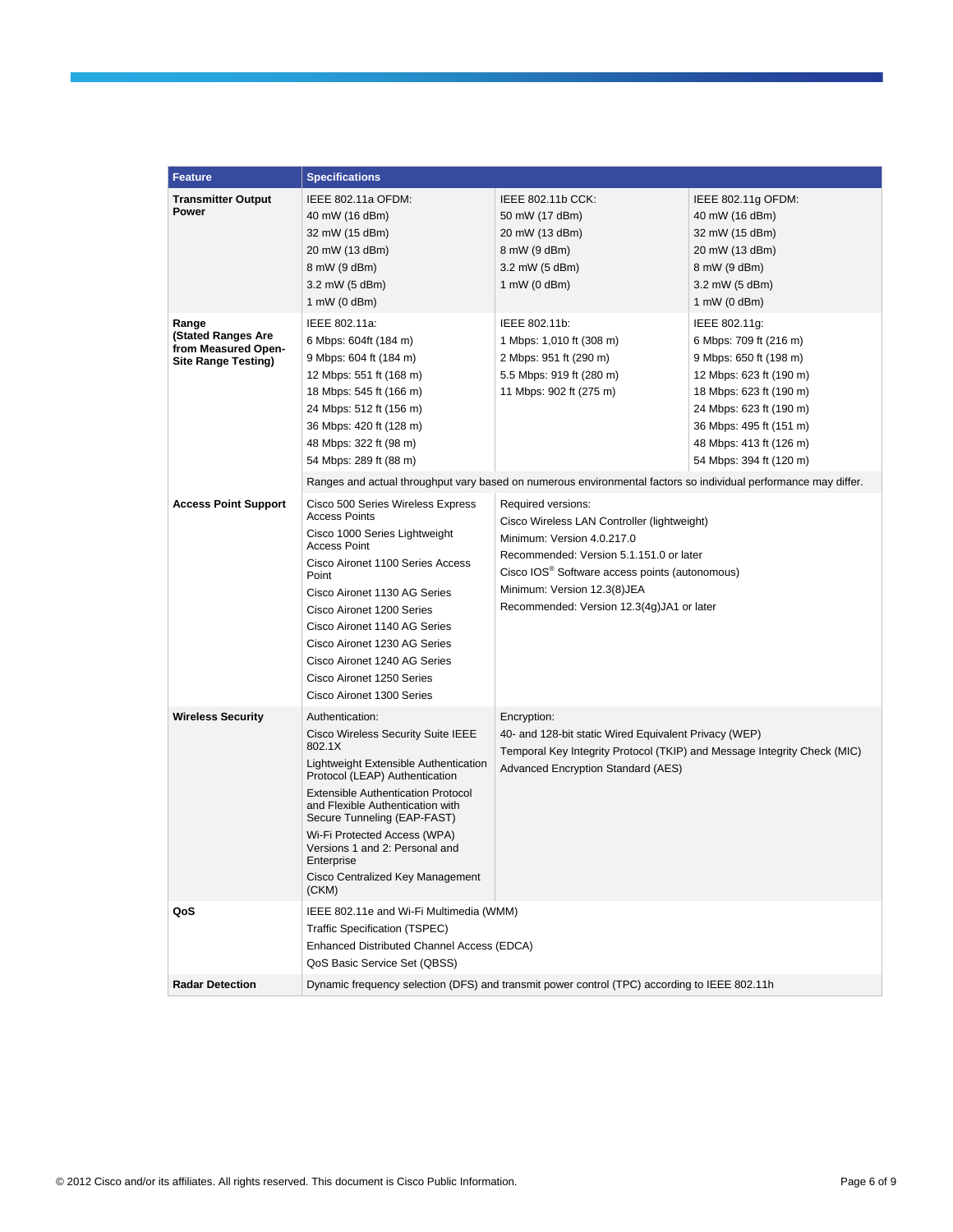| Table 5. |  | Video Features and Specifications |
|----------|--|-----------------------------------|
|          |  |                                   |

| Feature                                   | <b>Specifications</b>                                                                                                                                       |
|-------------------------------------------|-------------------------------------------------------------------------------------------------------------------------------------------------------------|
| <b>Video Standards</b>                    | <b>H.264/AVC</b>                                                                                                                                            |
| <b>Frame Rates</b>                        | 30 fps (maximum) using H.264/AVC for video                                                                                                                  |
| <b>Frame or Picture</b><br><b>Formats</b> | SQCIF (128 x 96 pixels)<br>QCIF (176 x 144 pixels)<br>QVGA (320 x 240 pixels)<br>SIF (352 x 240 pixels)<br>CIF (352 x 288 pixels)<br>VGA (640 x 480 pixels) |

# Ordering Information

Help customers understand all the components or parts they need to purchase in order to install and use the product. This section also provides a direct link to the Cisco Ordering Tool and lists part numbers for customer convenience.

To place an order, visit th[e Cisco Ordering Home Page.](http://www.cisco.com/en/US/ordering/or13/or8/order_customer_help_how_to_order_listing.html) To download software, visit th[e Cisco Software Center.](http://www.cisco.com/kobayashi/sw-center/sw-ios.shtml)

#### **Table 6.** Ordering Information

| <b>Product Name</b>                                                                                                                                      | <b>Part Number</b>  |
|----------------------------------------------------------------------------------------------------------------------------------------------------------|---------------------|
| Cisco Unified IP Phone 9971, Charcoal, Standard Handset, Spare                                                                                           | $CP-9971-C-K9=$     |
| Cisco Unified IP Phone 9971, Charcoal, Slimline Handset, Spare                                                                                           | $CP-9971-CL-K9=$    |
| Cisco Unified IP Phone 9971, White, Standard Handset, Spare                                                                                              | $CP-9971-W-K9=$     |
| Cisco Unified IP Phone 9971, White, Slimline Handset, Spare                                                                                              | $CP-9971-WL-K9=$    |
| Cisco UC Phone 9971, Charcoal, Arabic keypad, Std HS                                                                                                     | $CP-9971-C-A-K9=$   |
| Cisco UC Phone 9971, White, Arabic keypad, Std HS                                                                                                        | $CP-9971-W-A-K9=$   |
| Cisco UC Phone 9971, Charcoal, Arabic keypad, Std HS, Camera                                                                                             | $CP-9971-C-A-C-K9=$ |
| Cisco UC Phone 9971, White, Arabic keypad, Std HS, Camera                                                                                                | $CP-9971-W-A-C-K9=$ |
| Cisco Unified IP Phone 9971, Charcoal, Standard Handset Configurable with Camera and Jawbone ICON<br>for Cisco Headset. (Offered in United States only.) | CP-9971-CHSUS-K9    |
| Cisco Unified IP Phone 9971, Charcoal, Slimline Handset Configurable with Camera and Jawbone ICON<br>for Cisco Headset. (Offered in United States only.) | CP-9971-CLHSUS-K9   |

#### **Table 7.** Spare Parts

| Spare Handset for 8900 or 9900 Series, White, Slimline    | $CP-89/9900-HS-WL=$ |
|-----------------------------------------------------------|---------------------|
| Spare Handset for 8900 or 9900 Series, White, Standard    | $CP-89/9900-HS-W=$  |
| Spare Handset for 8900 or 9900 Series, Charcoal, Slimline | $CP-89/9900-HS-CL=$ |
| Spare Handset for 8900 or 9900 Series, Charcoal, Standard | $CP-89/9900-HS-C=$  |
| <b>Spare Handset Cord, White</b>                          | CP-HS-CORD-W=       |
| Spare Handset Cord, Charcoal                              | $CP$ -HS-CORD-C=    |
| Spare footstand for 8900 or 9900 Series, White            | $CP-89/9900-FS-W=$  |
| Spare footstand for 8900 or 9900 Series, Charcoal         | $CP-89/9900-FS-C=$  |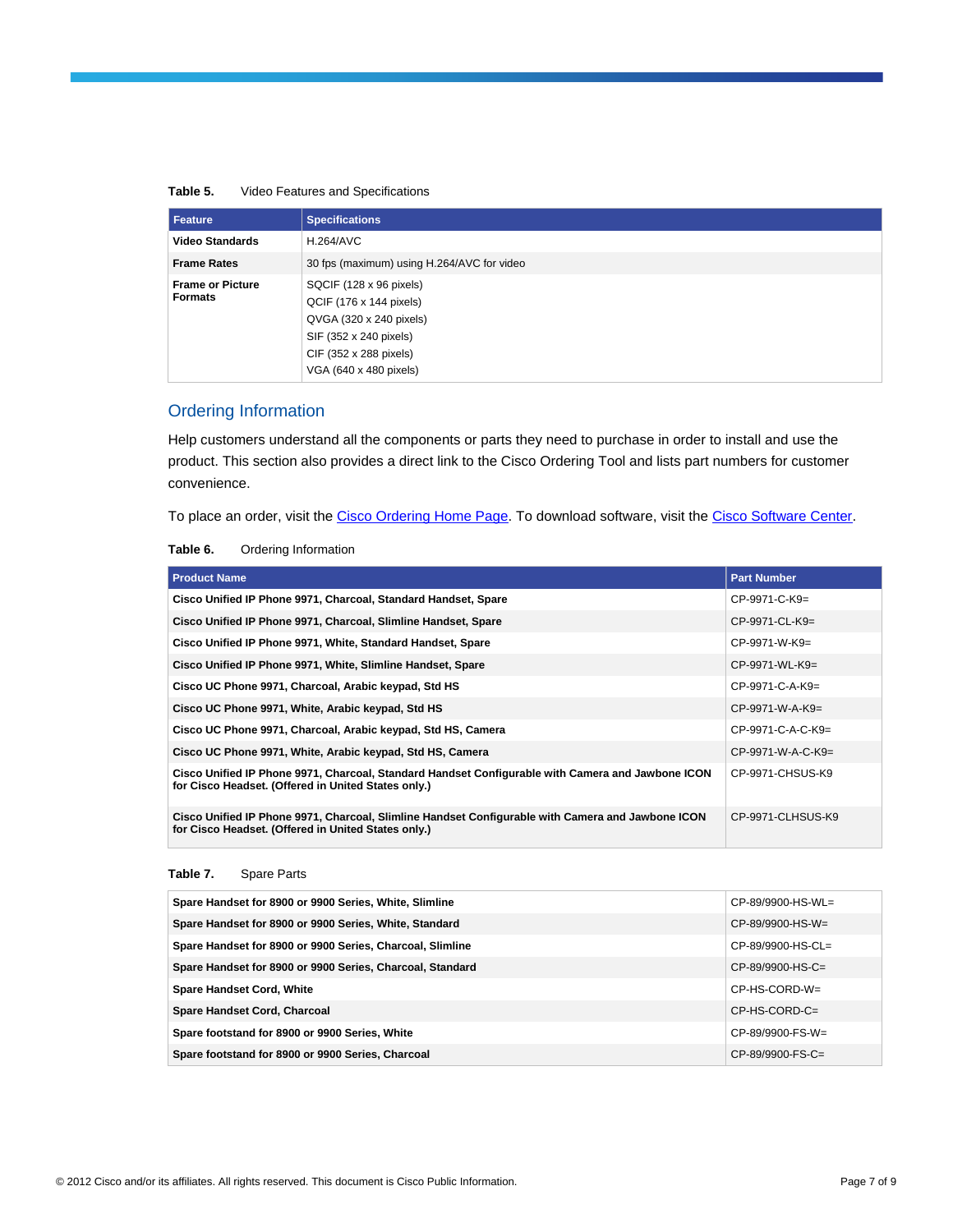#### **Table 8.** Accessories

Accessories include the camera, Jawbone ICON for Cisco Bluetooth headset, Key Expansion Modules and Locking Wall Mount Kits. The Cisco Unified Video Camera is offered at no additional hardware price when ordered with the configurable phone SKUs or with phone and camera bundles listed in Table 6.

For more information about accessories, go to:

- [Cisco Unified Video Camera for the 9900 Series IP Phone](http://www.cisco.com/en/US/products/ps10677/index.html)
- [Jawbone ICON for Cisco Bluetooth Headset](http://www.cisco.com/en/US/products/ps11204/index.html)
- [Cisco Unified IP Color Key Expansion Module](http://www.cisco.com/en/US/products/ps10676/index.html)

| Cisco Unified Video Camera for the 9900 Series IP Phone, Charcoal                       | $CP-CAM-C=$          |
|-----------------------------------------------------------------------------------------|----------------------|
| Cisco Unified Video Camera for the 9900 Series IP Phone, White                          | $CP-CAM-W=$          |
| Jawbone ICON for Cisco Bluetooth Headset, Charcoal, Australia Power Cube, Spare         | CP-ICON-HS-C-AU=     |
| Jawbone ICON for Cisco Bluetooth Headset, Arctic White, Australia Power Cube, Spare     | CP-ICON-HS-W-AU=     |
| Jawbone ICON for Cisco Bluetooth Headset, Charcoal, Europe Power Cube, Spare            | CP-ICON-HS-C-CE=     |
| Jawbone ICON for Cisco Bluetooth Headset, Arctic White, Europe Power Cube, Spare        | CP-ICON-HS-W-CE=     |
| Jawbone ICON for Cisco Bluetooth Headset, Charcoal, North America Power Cube, Spare     | CP-ICON-HS-C-NA=     |
| Jawbone ICON for Cisco Bluetooth Headset, Arctic White, North America Power Cube, Spare | $CP$ -ICON-HS-W-NA=  |
| Jawbone ICON for Cisco Bluetooth Headset, Charcoal, United Kingdom Cube, Spare          | CP-ICON-HS-C-UK=     |
| Jawbone ICON for Cisco Bluetooth Headset, Arctic White, United Kingdom Cube, Spare      | CP-ICON-HS-W-UK=     |
| Cisco Unified IP Color Key Expansion Module, Charcoal                                   | $CP$ -CKEM-C=        |
| Cisco Unified IP Color Key Expansion Module, White                                      | CP-CKEM-W=           |
| Locking Wallmount Kit for 8900 or 9900 Series, Charcoal                                 | CP-89/9900-LWMK-C=   |
| Locking Wallmount Kit for 8900 or 9900 Series, Arctic White                             | CP-89/9900-LWMK-W=   |
| Locking Wallmount Kit for 8900 or 9900 Series and KEM, Charcoal                         | $CP-89/9900-LK-K-C=$ |
| Locking Wallmount Kit for 8900 or 9900 Series and KEM, Arctic White                     | CP-89/9900-LK-K-W=   |

#### **Table 9.** Local Power Options: Cube and Regional Cords

The power cube is new for the 8900 and 9900 Series IP Phones, but the cords are the same cords as used with the 7900 series. Power Cube 4 supports up to 44W and is internationally rated for different power grids worldwide.

| <b>Product Name</b>                                                         | <b>Part Number</b> |
|-----------------------------------------------------------------------------|--------------------|
| Cisco Unified IP Endpoint Power Cube 4: 48V; 0.917A; 47-63Hz; 100-240V~0.8A | CP-PWR-CUBE-4=     |
| Asia Pacific                                                                | CP-PWR-CORD-AP=    |
| Argentina                                                                   | CP-PWR-CORD-AR=    |
| <b>Australia</b>                                                            | CP-PWR-CORD-AU=    |
| <b>European Community</b>                                                   | CP-PWR-CORD-CE=    |
| China                                                                       | CP-PWR-CORD-CN=    |
| Japan                                                                       | CP-PWR-CORD-JP=    |
| <b>North America</b>                                                        | CP-PWR-CORD-NA=    |
| Switzerland                                                                 | CP-PWR-CORD-SW=    |
| <b>United Kingdom</b>                                                       | CP-PWR-CORD-UK=    |